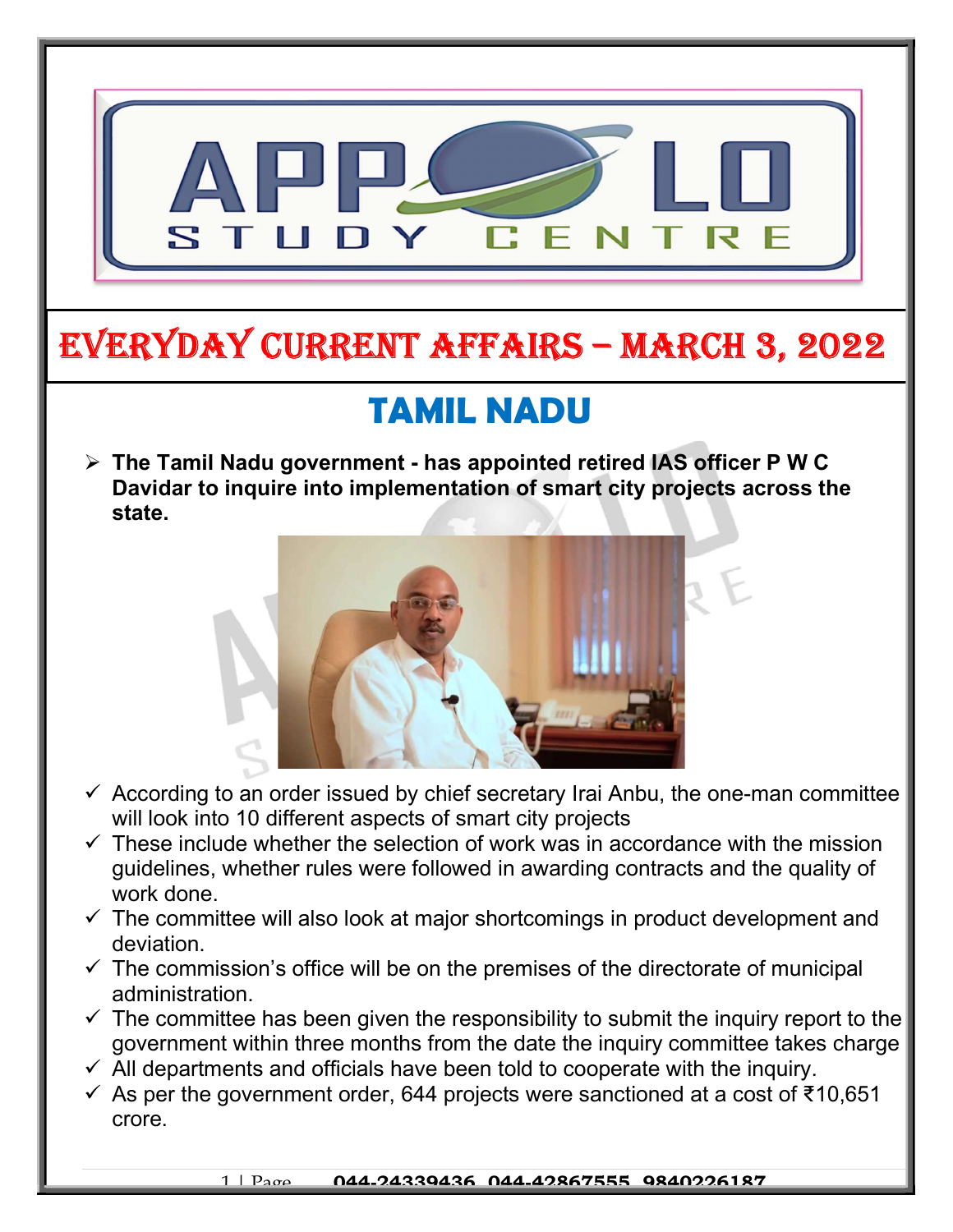- Of them, 257 costing ₹1,327 crore had been completed and work was underway on 339 projects costing ₹7,947.5 crore.
- $\checkmark$  Smart city projects include cycling tracks, lake restoration projects, smart LED street lights, smart classrooms, stormwater drains and pedestrian plazas.
- $\checkmark$  In January, Chief Minister M K Stalin had blamed the flooding in T Nagar on faulty implementation of smart city projects.
- $\checkmark$  The smart city project was announced in 2015 and the first list of top 20 cities was published in 2016 in which Chennai and Coimbatore were included.
- $\checkmark$  In the second and third rounds, Madurai, Salem, Vellore, Tuticorin, Tirunelveli, Trichy, Tirupur, Thanjavur and Puducherry were included.
- The Tamil Nadu Directorate of Government Examinations (TNDGE) has released the schedule for the Class 10 and Class 12 state board exams for this year
- $\checkmark$  As per the schedule released by school education minister Anbil Mahesh Poyyamozhi on March 2, Class 12 exams will be held from May 5 to 28, while Class 10 board exams will begin on May 6 and end on May 30.



- $\checkmark$  The minister said around nine lakh class 10 students, 8.49 lakh class 11 students, and 8.36 lakh class 12 students will be appearing for the exams
- $\checkmark$  For Class 11, practical exams will be conducted from April 25 to May 2, board exams from May 9 up to May 31 and results will be announced on July 7.
- $\checkmark$  The practical exams for all these classes will be conducted from April 25 to May 2.
- $\checkmark$  The class 12 board examination results will be declared tentatively on June 23, class 11 on July 7, and class 10 on June 17
- $\checkmark$  Students can check the Tamil Nadu board exam time table on the official website - tnschools.gov.in.
- $\checkmark$  Apart from this, for all the classes from 6 to 9 under the Tamil Nadu state common board, the exams will be conducted from May 5 to May 13 and the results will be declared on May 30
- $\checkmark$  The last working day for students of classes 1 to 5 will be May 13.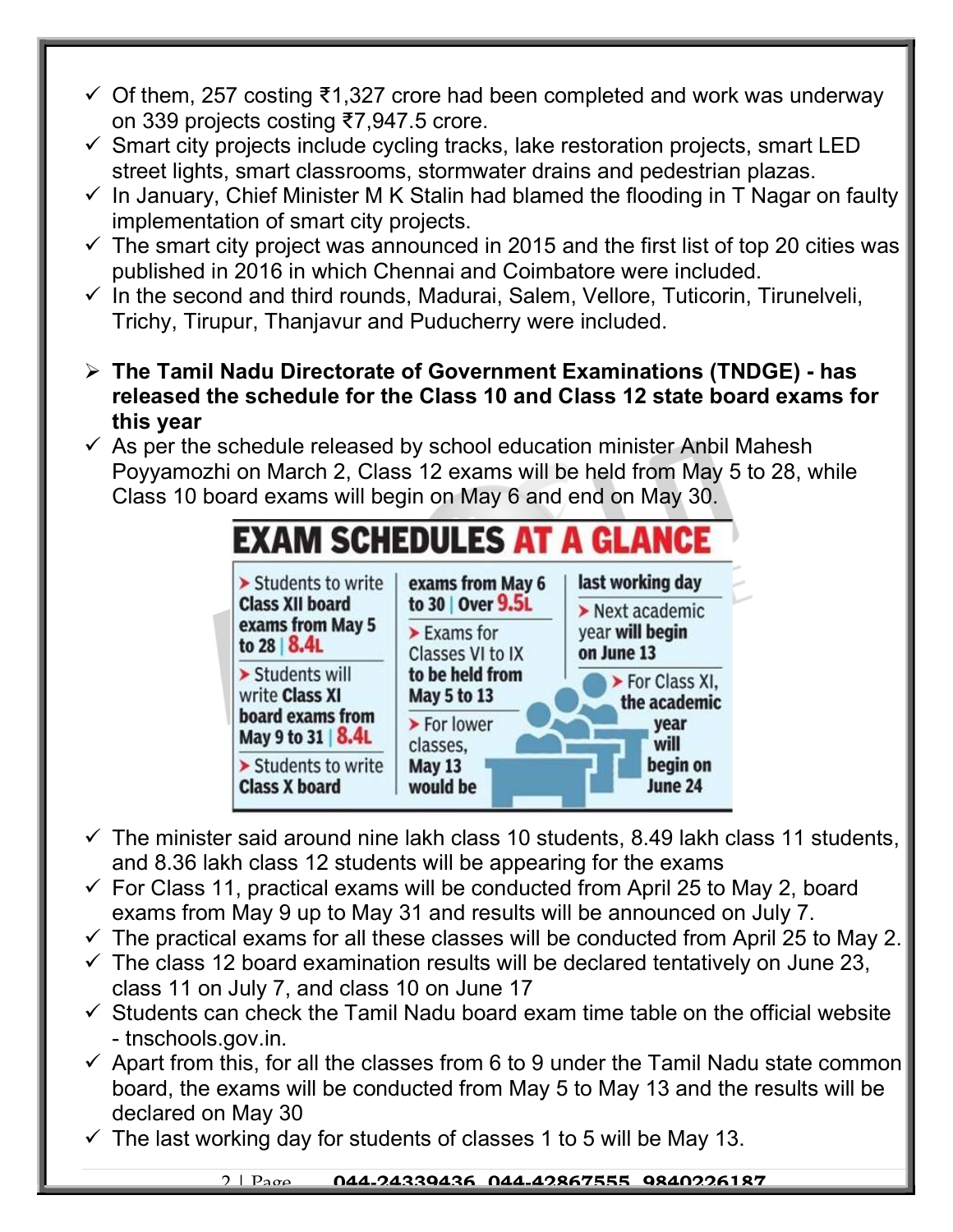$\checkmark$  The academic year 2022-2023 will begin from June 13 except for standard 11 for whom classes will start from June 24.

### NATIONAL

- $\triangleright$  The Centre has approved the proposal for continuation of the seven existing sub schemes under the Umbrella Scheme 'Relief and Rehabilitation of Migrants and Repatriates'.
- $\checkmark$  The approval has been given for the period 2021-22 to 2025-26 with a total outlay of Rs.1,452 crore.
- $\checkmark$  The approval will ensure that assistance under the Umbrella Scheme continues to reach beneficiaries through the Ministry of Home Affairs (MHA).
- $\checkmark$  The scheme enables migrants and repatriates to earn a reasonable income and to facilitate their inclusion in mainstream economic activities.
- $\checkmark$  The Government, at different points in time, started these seven schemes to provide assistance for different categories of beneficiaries.
- $\checkmark$  The 7 sub schemes include Grants-in-Aid to the Government of West Bengal for infrastructure development in 51 erstwhile Bangladeshi enclaves in India situated in Cooch Behar District and resettlement of 922 returnees from erstwhile Indian enclaves in Bangladesh.
- $\checkmark$  It also includes a scheme that provides Relief and Rehabilitation for displaced families of Pakistan Occupied Areas of Jammu and Kashmir and Chhamb, while another provides relief assistance to Sri Lankan Tamil refugees
- $\checkmark$  The other schemes provided relief to Brus lodged in relief camps in Tripura; enhanced relief to 1984 Anti-Sikh Riot Victims; and financial assistance and other facilities to families of affected civilian victims of terrorist violence including militancy; insurgency, communal and Left Wing Extremism violence, and cross border firing and victims of mine/IED blasts on Indian Territory.
- $\checkmark$  The Central Tibetan Relief Committee (CTRC) gets grants-in-aid under a scheme.

# INDIA AND NEIGHBOURS

- $\triangleright$  India abstained from voting against Russia at United Nations General Assembly (UNGA) on March 2 at the 11th emergency special session and fourth plenary meeting on the ongoing Russian military operation in Ukraine.
- $\checkmark$  India has been maintaining their neutral stance in all these resolutions, in the context of Russia's invasion of Ukraine
- $\checkmark$  The resolution was co-sponsored by nearly hundred member states which was titled "Aggression against Ukraine"
- $\checkmark$  The resolution passed by the UNGA strongly warned Russia for invading Ukraine and demanded that there should be an immediate, complete and unconditional withdrawal of all Russian forces.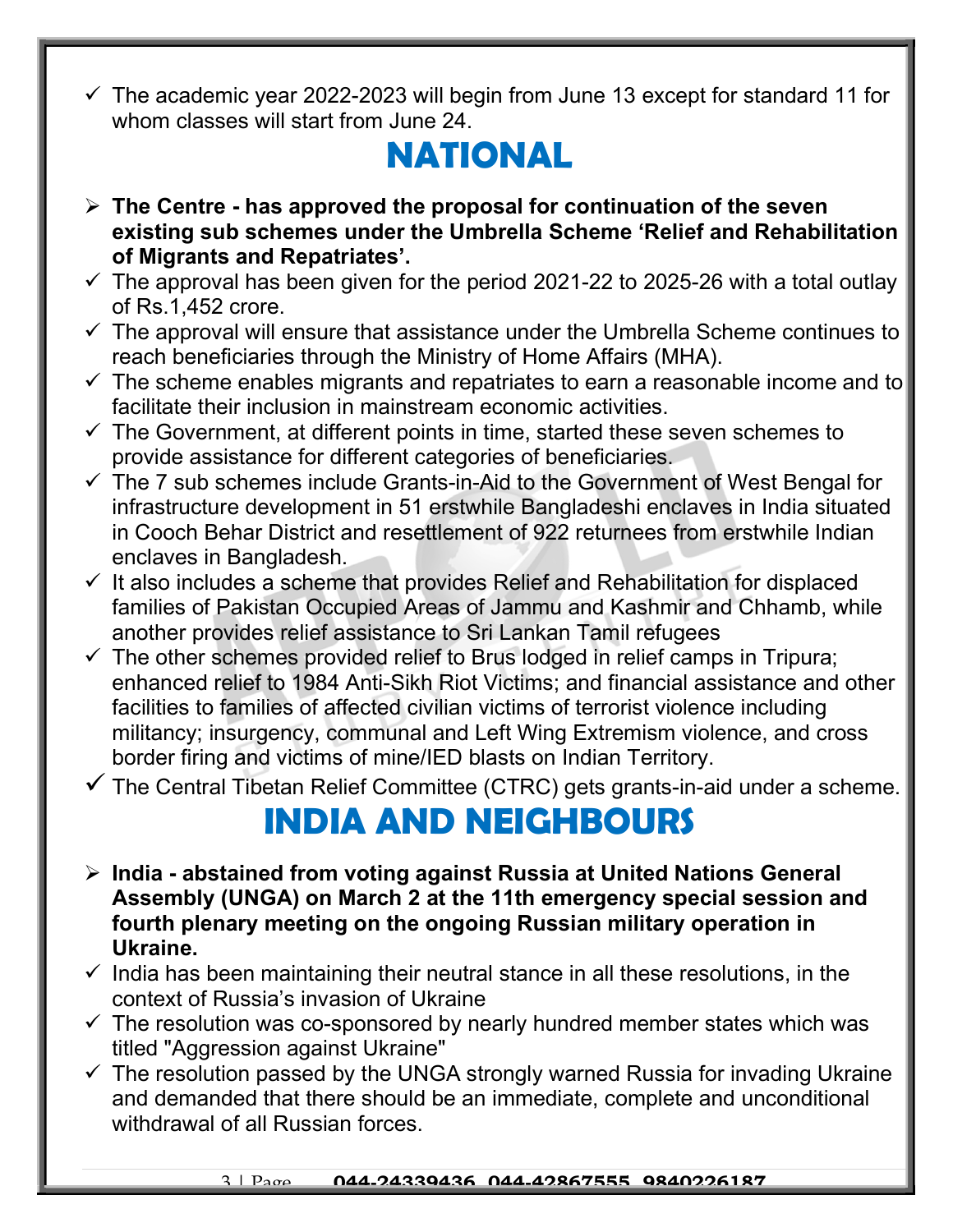- $\checkmark$  The resolution in the United Nations General Assembly consisting of 193 members was adopted and saw 141 nations supporting the resolution, 35 nations abstaining and 5 nations voting against it
- $\checkmark$  The resolution required a 2/3 majority to be adopted in the General Assembly.
- $\checkmark$  Besides Russia, the five countries that voted against the resolution were Belarus, North Korea, Eritrea and Syria.
- $\checkmark$  The larger South Asian countries India, Pakistan, Sri Lanka and Bangladesh abstained, while, the small nations, Nepal, Bhutan and Maldives, voted for the resolution.
- $\checkmark$  This is the fourth Ukraine-related vote that India has abstained from voting in the past week in various UN bodies
- $\checkmark$  On February 25, India had abstained from the draft resolution in the United Nations Security Council, which Russia vetoed.
- $\checkmark$  Further, on February 27, India abstained on a procedural resolution in the UN Security Council that called for an emergency special session of the General Assembly to discuss the conflict in Ukraine.
- $\checkmark$  On February 28, India again abstained from a vote in the United Nations Human Rights Council (UNHRC) to hold an urgent debate on Ukraine that will also consider a resolution for a probe into alleged human rights violations.
- $\checkmark$  Eight years ago, the UN General Assembly had adopted a resolution on Russia's annexation of Crimea, after the Security Council failed to act due to the Russian veto.
- $\checkmark$  The resolution had been voted in favour by 100 countries, while 58 abstained and 11 voted against.
- $\checkmark$  India and China had both abstained in the voting of the resolution, adopted by UNGA in March 2014.

#### APPOINTMENTS

 $\triangleright$  The department of space (DoS) - has appointed Umamaheswaran R, the current Isro scientific secretary, as the new director of the Human Space Flight Centre (HSFC)